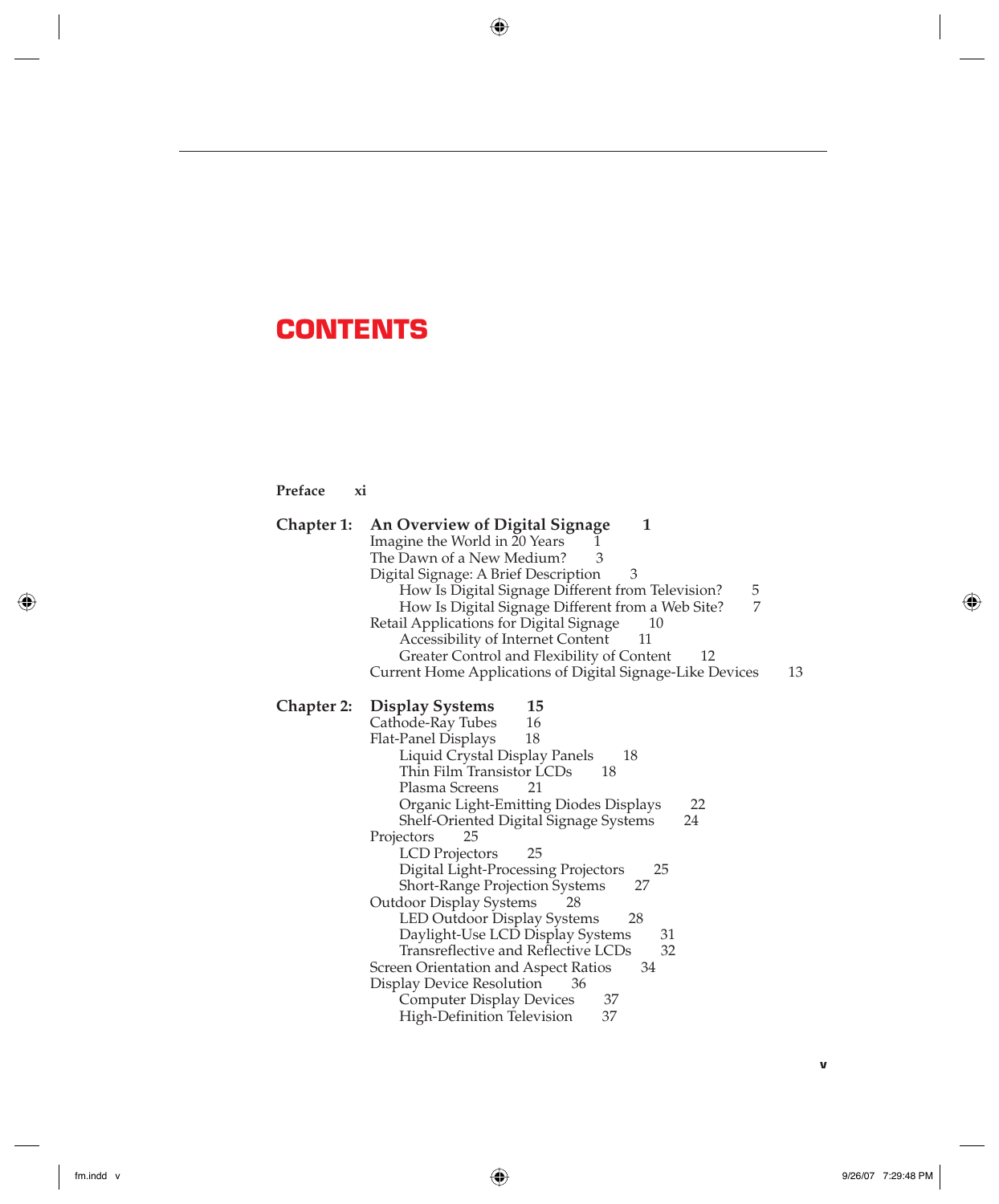**vi CONTENTS**

I

 $\bigoplus$ 

|                   | Other Display Aspects<br>40<br>42<br>Display System Interfaces<br>44<br>Other Kinds of Display Devices<br>Electronic Paper<br>47                                                                                                                                                                                                                                                                                                                                                                                                                                                                                                                                                                                                                                                                                                                                       |
|-------------------|------------------------------------------------------------------------------------------------------------------------------------------------------------------------------------------------------------------------------------------------------------------------------------------------------------------------------------------------------------------------------------------------------------------------------------------------------------------------------------------------------------------------------------------------------------------------------------------------------------------------------------------------------------------------------------------------------------------------------------------------------------------------------------------------------------------------------------------------------------------------|
| Chapter 3:        | 49<br><b>Making the Best Use of Displays</b><br>Screens with Regions<br>51<br>Dynamic Regions<br>53<br>Still Regions<br>54<br>55<br>Animated Regions<br>55<br>Video Regions<br>57<br>Aspect Ratios<br>58<br>Screens with Layers<br>59<br>Transparent Layers<br>59<br>Screens with Tickers<br>Audio<br>60<br>61<br>Combination of Picture Elements using Playlists<br>Optimization of Dynamic Digital Signs<br>63<br>Digital Dynamic Signs and Posters<br>63<br>Virtual TV Channels<br>64<br>Real-Time Video and Live IPTV<br>67<br>68<br>Near-Real-Time Applications<br>Store Windows<br>70<br>Interactive Digital Signage<br>71<br>71<br>Customer Terminals<br><b>Motion Detectors</b><br>72                                                                                                                                                                          |
| <b>Chapter 4:</b> | The Media Player and Feeding the Screens<br>77<br>Personal Computers as Media Players<br>77<br>PowerPoint<br>78<br>Digital Signage File Distribution<br>82<br>PC-Based Media Players and Playlists<br>84<br>Decoding Live Stream Video<br>87<br>87<br>Dedicated Digital Signage Media Player Software<br>Decoding Picture and Video Files<br>88<br>88<br>Reading and Executing Playlists<br>90<br>Choosing a Digital Signage System<br>91<br>PC-Based Digital Signage Systems<br>Dedicated Digital Signage Hardware<br>93<br>Operating System Considerations<br>94<br>Windows<br>95<br>96<br>Linux<br>Mac OS X<br>97<br>97<br>Local Content Storage<br>98<br>Output Interfaces<br>98<br>Analog Interfaces<br>101<br>Analog Audio Interfaces<br>Digital Interfaces<br>102<br>104<br>Digital Audio Interfaces<br>RF Interfaces: Using the Aerial Input of TV Sets<br>105 |

 $\bigoplus$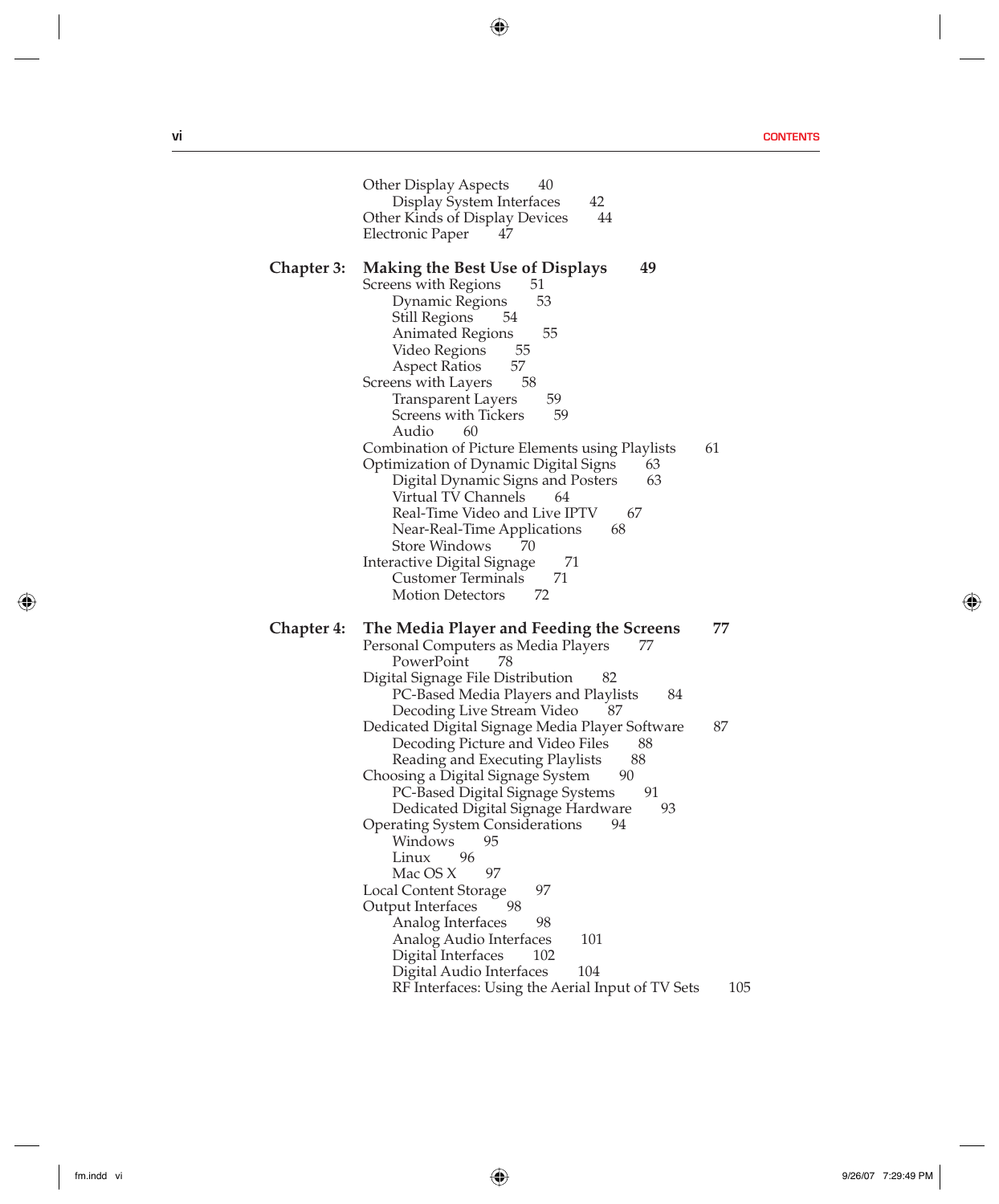**CONTENTS vii**

|            | 106<br>Input Interfaces<br>The Interactive Media Player<br>107<br>Single-Channel versus Multichannel Media Players<br>108<br>Feeding Multiple Screens From One Media Player<br>109<br>Splitting the VGA Output Signal<br>109<br>Feeding One Message to Distant Screens<br>110<br>The Screen-Integrated Media Player<br>112                                                                                                                                                                                                                                                                                                                                                                                                         |     |
|------------|------------------------------------------------------------------------------------------------------------------------------------------------------------------------------------------------------------------------------------------------------------------------------------------------------------------------------------------------------------------------------------------------------------------------------------------------------------------------------------------------------------------------------------------------------------------------------------------------------------------------------------------------------------------------------------------------------------------------------------|-----|
| Chapter 5: | <b>Content Distribution</b><br>115<br>Manual Content Distribution<br>115<br>Digital Photo Frames with Built-In Flash Memory Readers<br>Internet-Based Distribution<br>120<br>Manual Downloading and Updating<br>120<br>Automatic Downloading and Updating<br>122<br>The ADSL Broadband Installation<br>124<br>Hubs and Switches<br>128<br>How Communications Across the Internet Really Work<br>128<br>IP Unicasting<br>129<br>Unicast Streaming<br>130                                                                                                                                                                                                                                                                            | 119 |
| Chapter 6: | The Edge Server<br>133<br>Individual Media Player Updating<br>133<br>Identities and Grouping<br>134<br>Media Player Traffic<br>135<br>The Edge Server<br>136<br>Retrieving Content from the Edge Server<br>138<br>Edge Server Applications<br>143<br><b>Interactive Customer Terminals</b><br>143<br>144<br>Complex Environments<br>Streaming IPTV 146<br>Similar Home Applications<br>150                                                                                                                                                                                                                                                                                                                                         |     |
| Chapter 7: | <b>Digital Signage Broadcasting</b><br>153<br>Unicasting<br>153<br>Peer-to-Peer Networks<br>155<br>156<br>Terrestrial Broadband Multicasting<br>158<br>Private Network Multicasting<br>Internet Group Management Protocol Join Request<br>159<br>Satellite Multicasting<br>159<br>Satellite Distribution<br>159<br>Elevation and Azimuth Angles<br>166<br>Satellite Frequency Band Capacity<br>171<br>172<br>Satellite Signal Reception<br>Digital Video Broadcasting<br>172<br>Internet Protocol via Satellite<br>175<br>183<br>Digital Signage and Broadcasting Together<br>Receiving Satellite IP Signals<br>184<br>Wireless LANs<br>188<br>190<br>Other Ways to Use Satellite Transponders<br>Improvements Using DVB-S2<br>192 |     |

 $\bigoplus$ 

 $\overline{\phantom{a}}$ 

 $\bigoplus$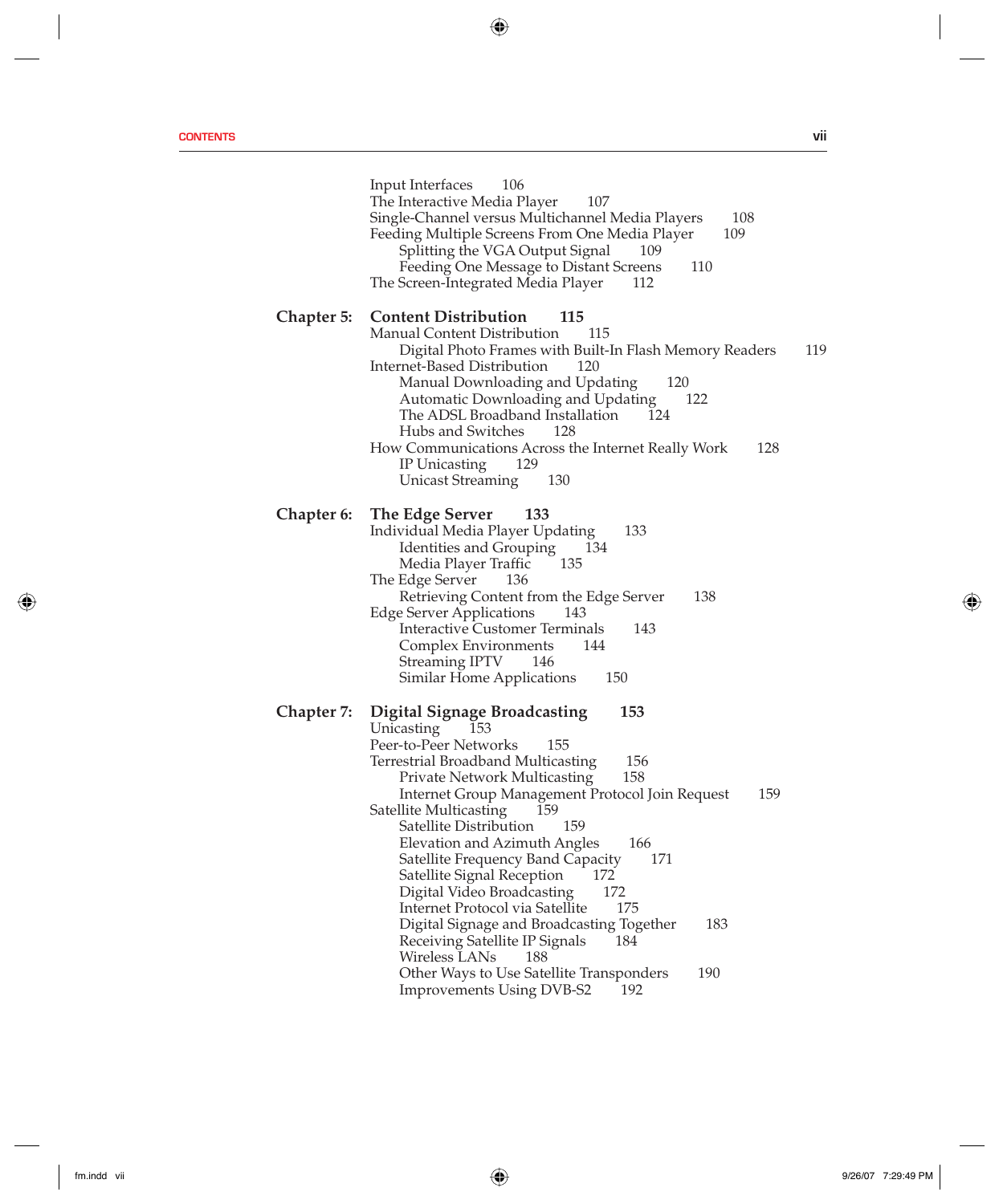**viii CONTENTS**

I

 $\bigoplus$ 

| Chapter 8: | <b>Content and Content Management</b><br>193<br>The Content Management Server<br>194<br>Content as Files<br>195<br>Image Formats<br>196<br>Video Formats<br>196<br>Animation Formats<br>199<br>199<br>Audio Formats<br>199<br>Storing the Content<br>Knowing What Content Is Where<br>200<br>Content Management in Practice<br>201<br>Creating the Playlists<br>201<br>Controlling the Media Players<br>203<br>Content Management for Edge Servers and Satellite Multicasting<br>210<br>Systems<br>Controlling the System<br>214<br>Streaming Real-Time and Live Content<br>217<br>The VLC Player as a Streamer<br>217<br>Live Streaming in Full-Scale Broadband Networks<br>218<br>Streaming in Local Area Networks<br>220<br>Streaming with Satellite and Multicast LANs<br>220<br>Live Streaming Systems<br>222 |
|------------|--------------------------------------------------------------------------------------------------------------------------------------------------------------------------------------------------------------------------------------------------------------------------------------------------------------------------------------------------------------------------------------------------------------------------------------------------------------------------------------------------------------------------------------------------------------------------------------------------------------------------------------------------------------------------------------------------------------------------------------------------------------------------------------------------------------------|
| Chapter 9: | <b>Content Gathering and Customer Billing</b><br>225<br>Gathering the Content<br>226<br>227<br>Manually Uploading Content<br>227<br>Automated Fetching of Files<br>Handling Various File Formats<br>228<br>TV Commercials in Virtual TV Channels<br>229<br>Image Files<br>233<br>Small Data Files for Continuous Update<br>233<br>Combined Media Files<br>234<br><b>Content Creation</b><br>234<br>234<br>Authoring<br>The Rendering Server<br>235<br>Single File Format<br>237<br>Multiple File Formats<br>240<br>Splitting a File into Several Files<br>240<br>Higher-Level Content Management Systems<br>242<br>243<br>Outlets for Digital Signage<br>Customer Relations Management Systems<br>243                                                                                                              |
|            | <b>Chapter 10: Operational Aspects</b><br>249<br>249<br>Content Distribution<br>249<br>Physical Media<br>Broadband Networking<br>251<br>253<br>Satellite Multicasting<br>GPRS and UMTS Content Delivery<br>259<br>Hybrid Unicast and Multicast Distribution Systems<br>260<br>Which Delivery Method Is Best?<br>260<br>The Return Path<br>262                                                                                                                                                                                                                                                                                                                                                                                                                                                                      |

 $\bigoplus$